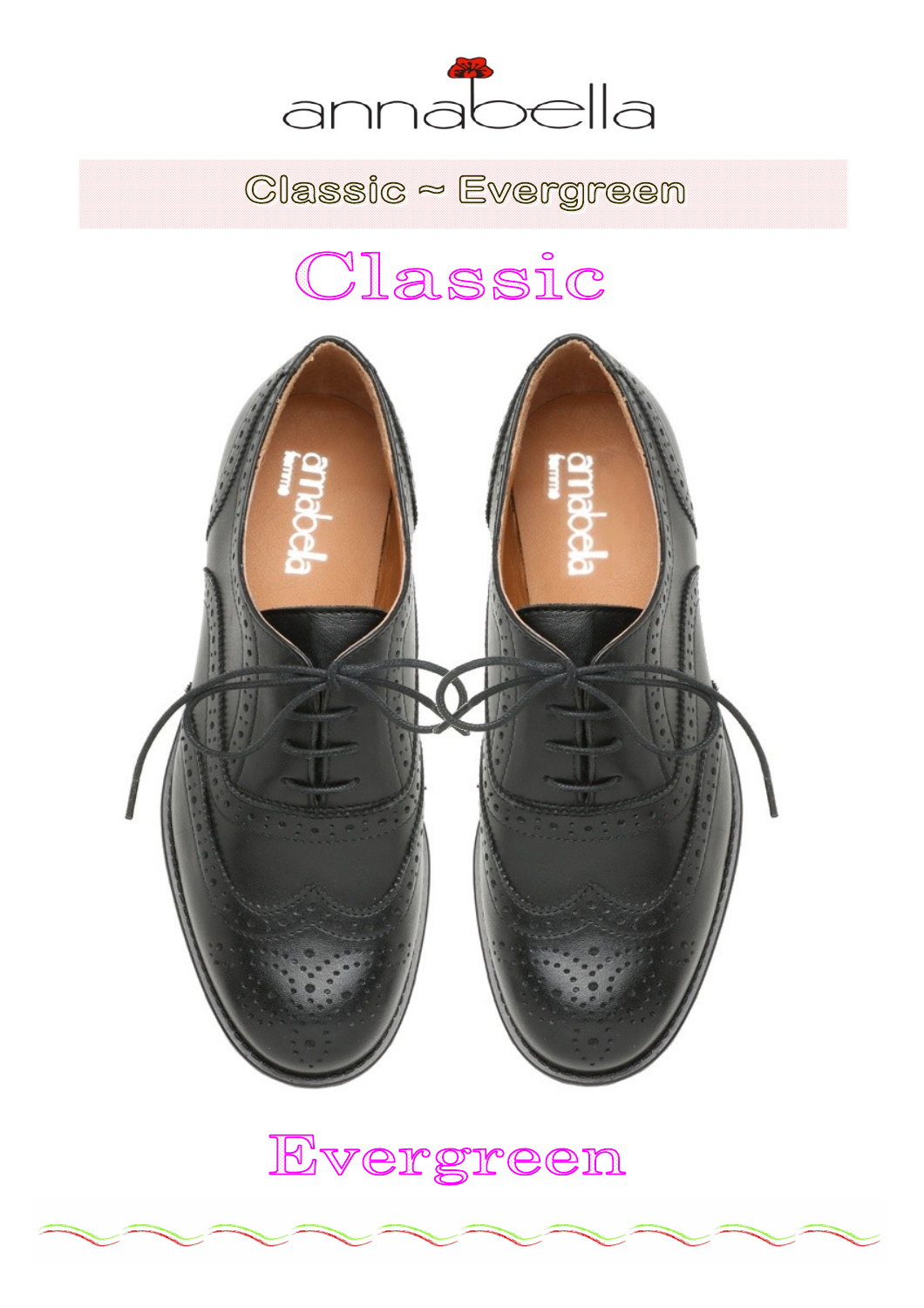

# 8145 **ATTILIA**



| Upper · Abrasivato |  |
|--------------------|--|
| Color - BORDO'     |  |
| Lining • Synthetic |  |
| Sole • Tunit       |  |
|                    |  |

# 8910 **ATTILIA**



|               | Upper • Smoking    |
|---------------|--------------------|
| Color - 344 M |                    |
|               | Lining • Synthetic |
|               | Sole • Tunit       |
|               |                    |

# 8910 **ATTILIA**



| Upper - Vitello  |  |
|------------------|--|
| Color • NERO     |  |
| Lining · Leather |  |
| Sole - Tunit     |  |
|                  |  |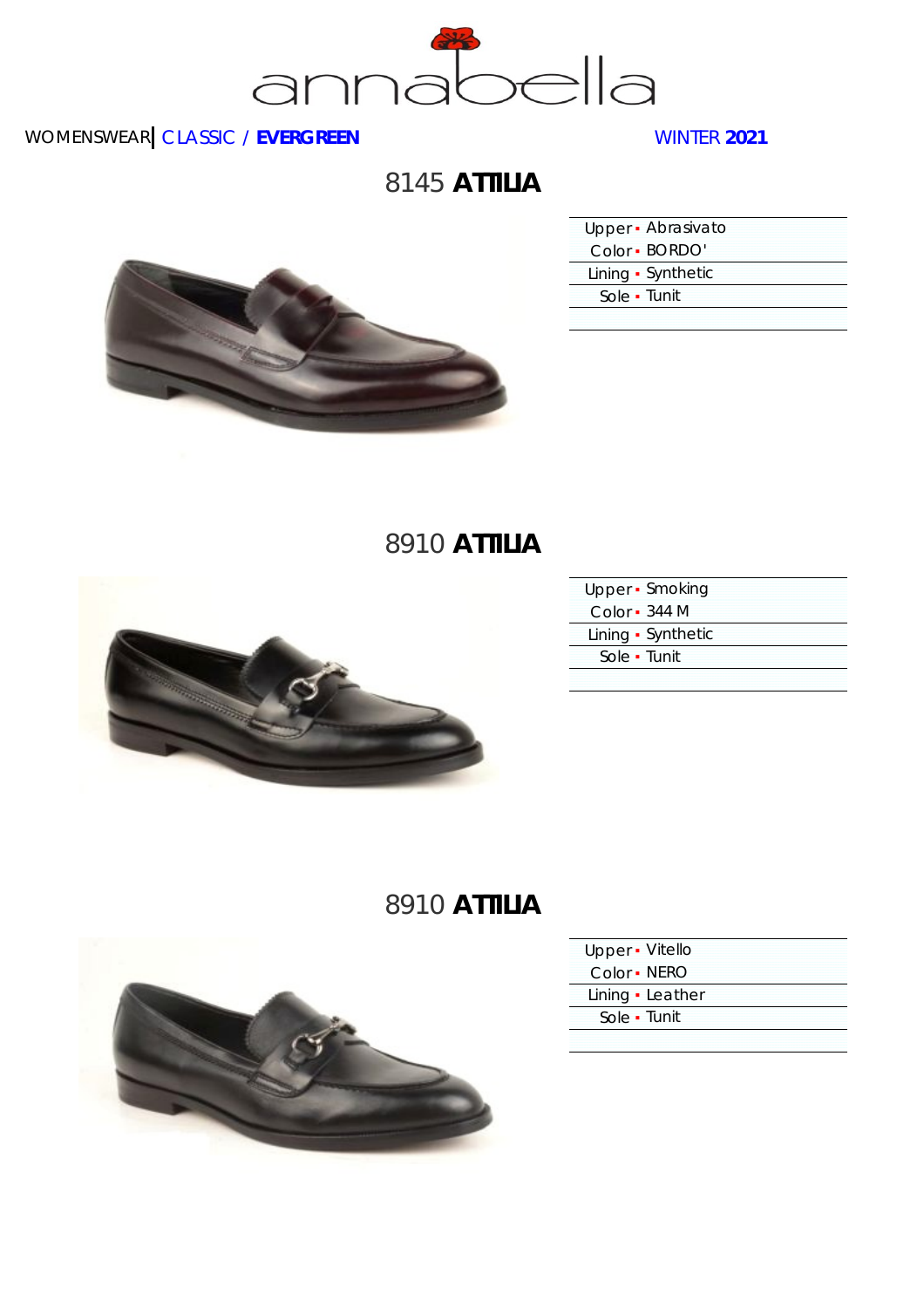



### 8922 **BRIONNE**

| Upper • Dotty    |                  |
|------------------|------------------|
| Color - 4532     |                  |
| Lining • Textile |                  |
|                  | Sole • Synthetic |
|                  |                  |

#### 9258 **BRIONNE**



| Upper - Vitello         |  |
|-------------------------|--|
| Color - NERO /6307 /G20 |  |
| Lining · Textile        |  |
| Sole • Synthetic        |  |
|                         |  |

# 9793 **BRIONNE**



|  |         |  | Vitello |  |
|--|---------|--|---------|--|
|  | Upper • |  |         |  |

Color ▪ NERO /344

Lining • Textile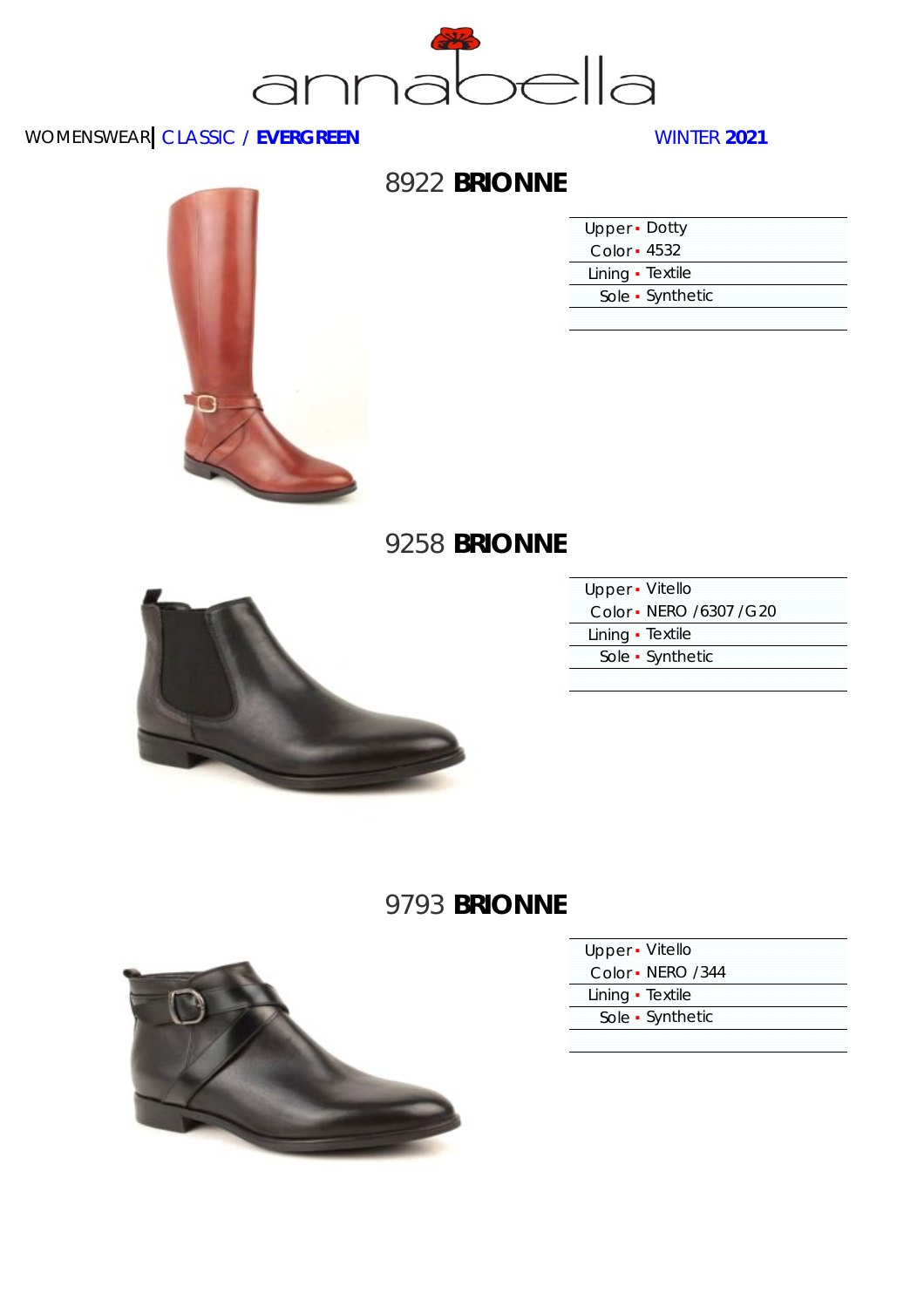

# 6912 **CRUISER**



| Upper - Nabuk    |
|------------------|
| Color - 4574     |
| Lining • Wool    |
| Sole • Synthetic |
|                  |

#### 6912 **CRUISER**



| Upper - Nabuk |                    |
|---------------|--------------------|
|               | Color • MAIS /4726 |
| Lining • Wool |                    |
|               | Sole • Synthetic   |
|               |                    |

### 7948 **CRUISER**



- Upper Sun
- Color NERO /NERO
- Lining Synthetic
- Sole Synthetic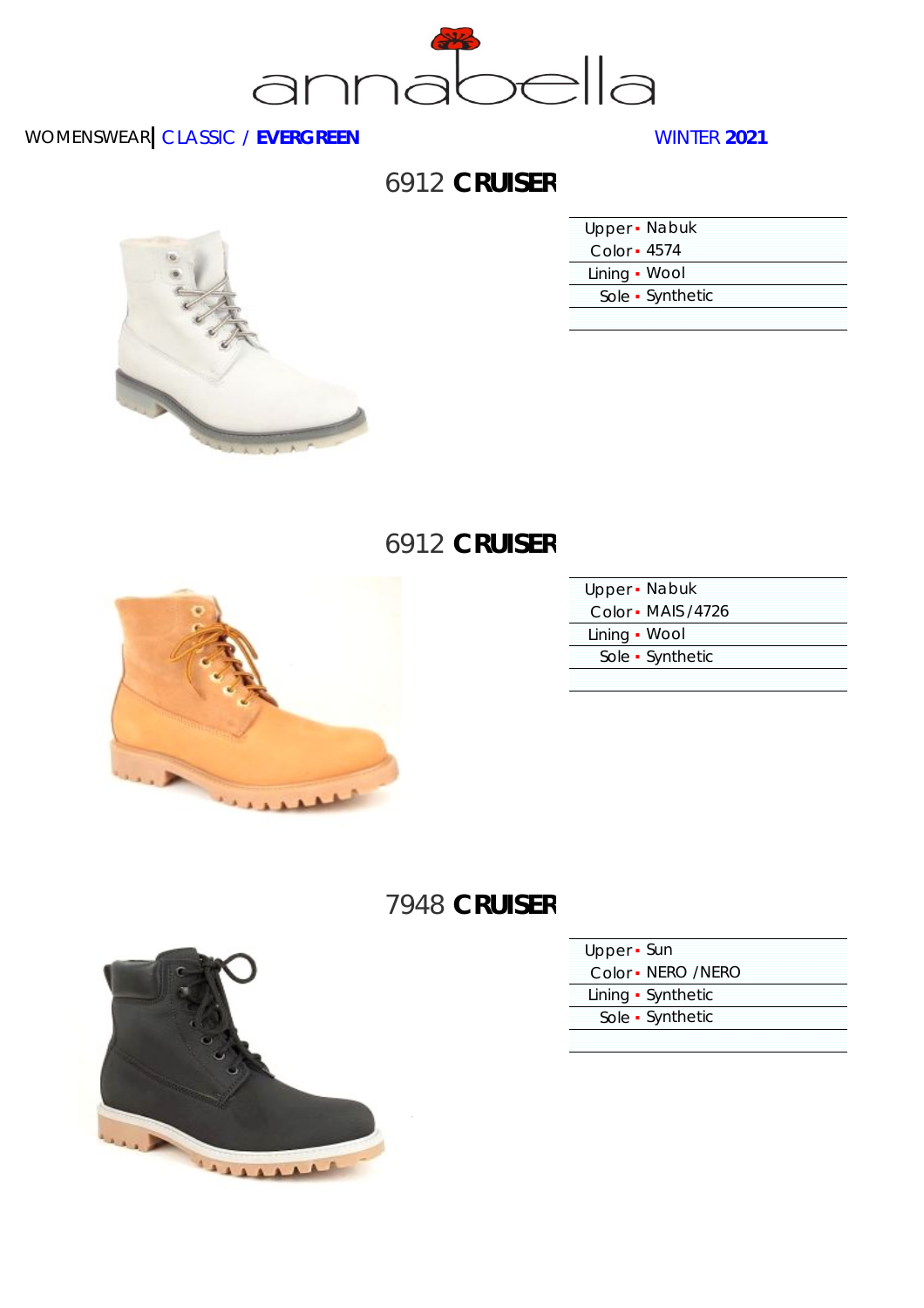

# 7948 **CRUISER**



| Lining • Synthetic |
|--------------------|
|                    |

#### 7948 **CRUISER**



| Upper - Sun         |  |
|---------------------|--|
| Color • 786 / BEIGE |  |
| Lining • Synthetic  |  |
| Sole • Synthetic    |  |
|                     |  |

# 8610 **CRUISER**



| Upper • Traction   |  |
|--------------------|--|
| Color • 6581       |  |
| Lining • Synthetic |  |
| Sole • Synthetic   |  |
|                    |  |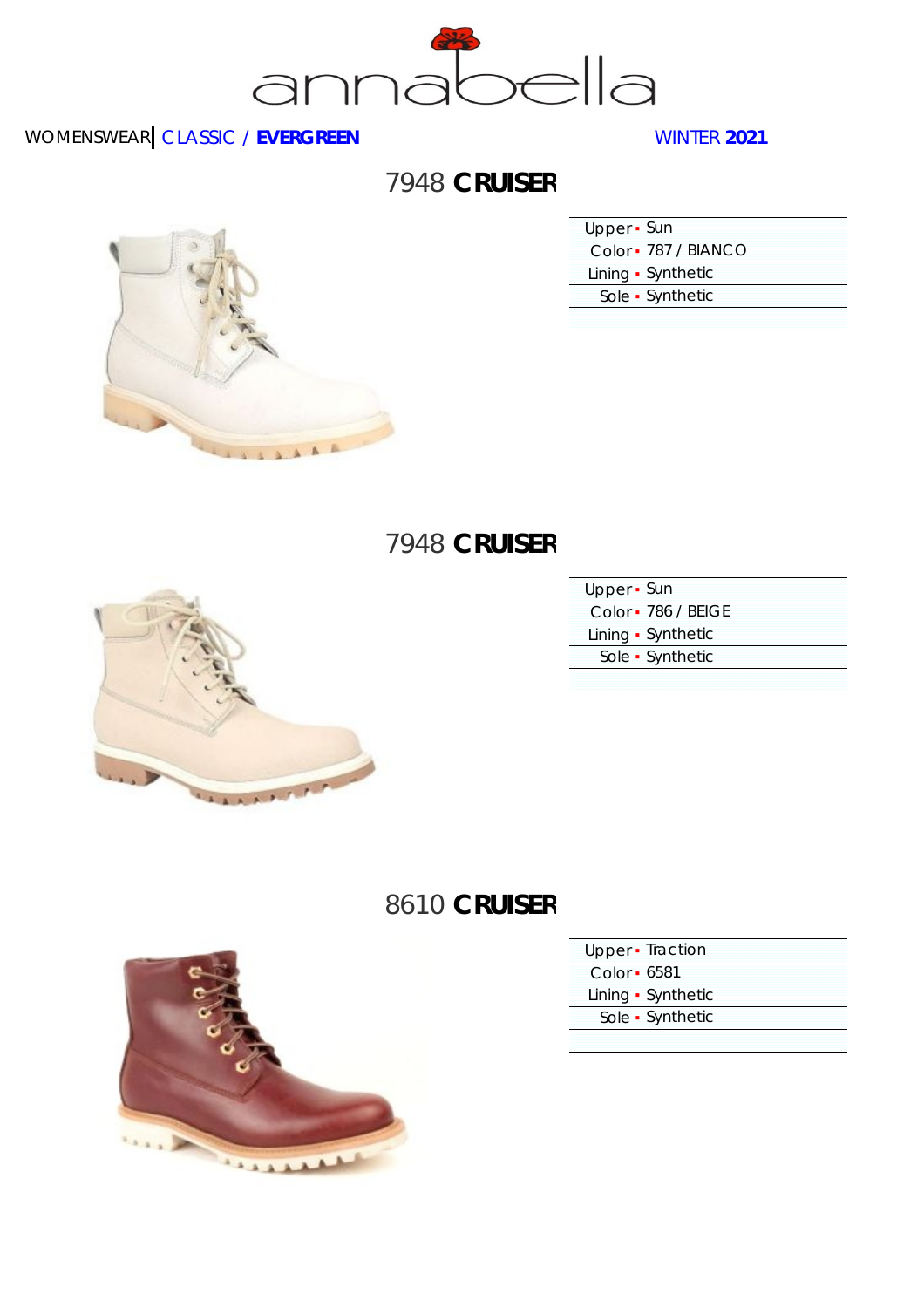

# 8610 **CRUISER**



| Upper · Gang       |  |
|--------------------|--|
| Color - 1253       |  |
| Lining • Synthetic |  |
| Sole • Synthetic   |  |
|                    |  |

#### 8616 **CRUISER**



| Upper - Nabuk      |
|--------------------|
| Color - MAIS / C30 |
| Lining · Leather   |
| Sole • Synthetic   |
|                    |

# 8657 **CRUISER**



| Upper • Gang |  |
|--------------|--|
|--------------|--|

Color ▪ 1253 /1253

Lining • Textile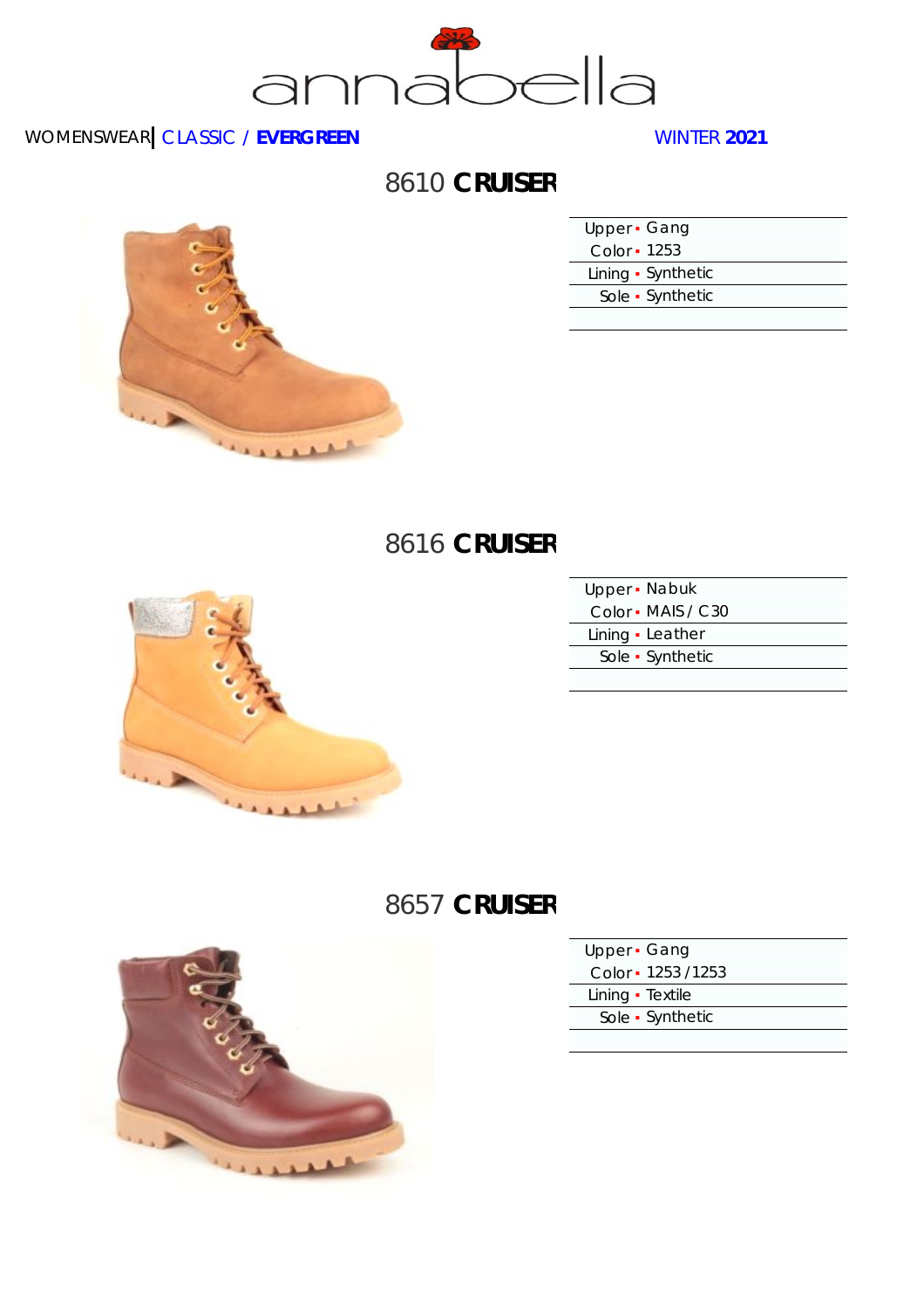

# 9061 **CRUISER**



| Upper • Nabuk     |  |
|-------------------|--|
| Color - 9203 /209 |  |
| Lining · Textile  |  |
| Sole • Synthetic  |  |
|                   |  |

### 8127 **DEBORA**



| Upper - Vitello  |  |
|------------------|--|
| Color - NERO     |  |
| Lining • Textile |  |
| Sole • Synthetic |  |
|                  |  |

### 8180 **DEBORA**



|  | Upper · Vitello |  |  |
|--|-----------------|--|--|
|  |                 |  |  |

Color · NERO / G20

Lining • Textile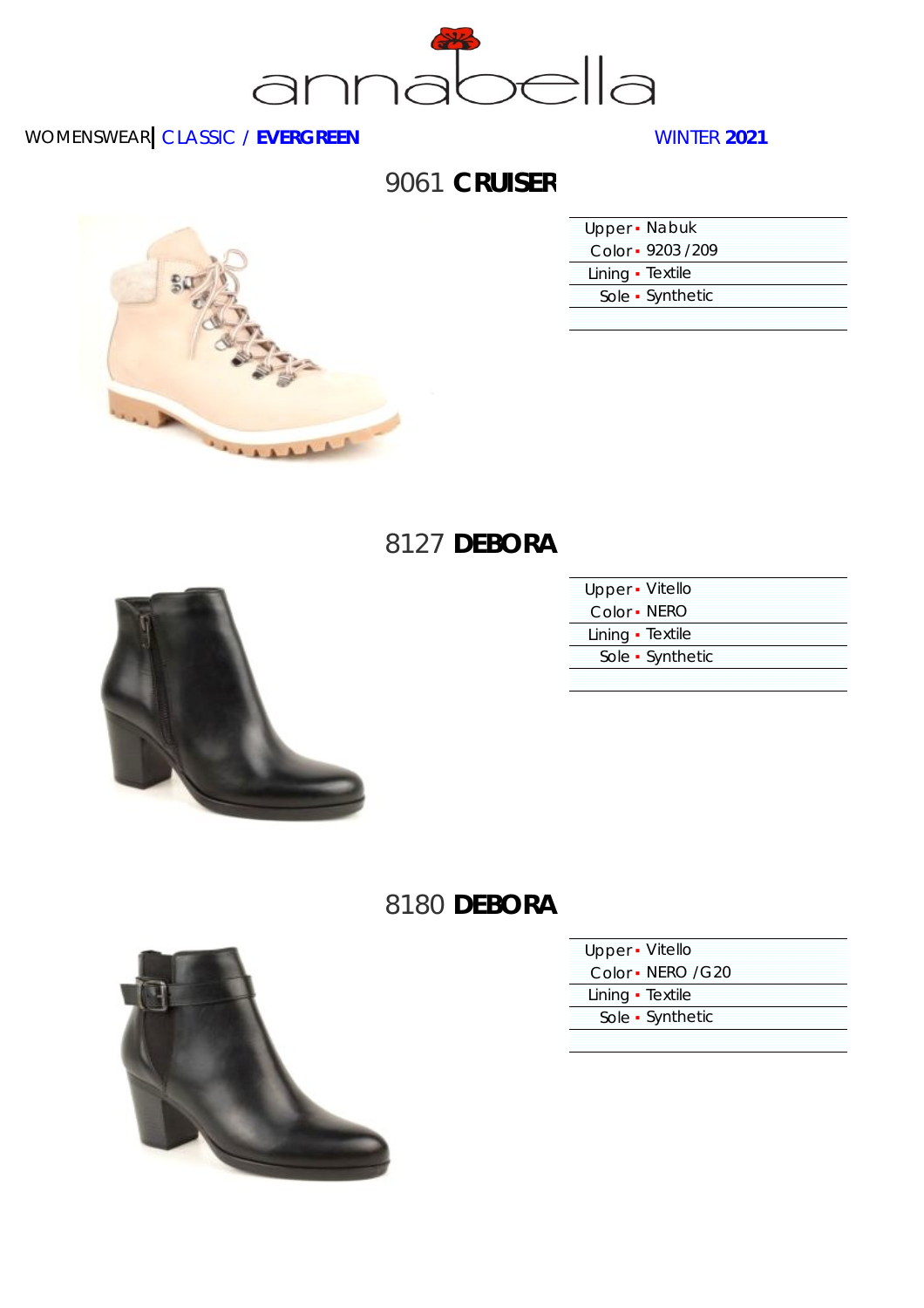

# 8215 **DEBORA**

| Upper • Vitello    |  |
|--------------------|--|
| Color • NERO /NERO |  |
| Lining · Textile   |  |
| Sole • Synthetic   |  |

# 8216 **DEBORA**



| Upper - Vitello    |  |
|--------------------|--|
| Color - NERO / G54 |  |
| Lining · Textile   |  |
| Sole • Synthetic   |  |
|                    |  |

# 8353 **ERSIGLIA**



| Upper · Algar      |  |
|--------------------|--|
| Color - 7380       |  |
| Lining • Synthetic |  |
| Sole • Synthetic   |  |
|                    |  |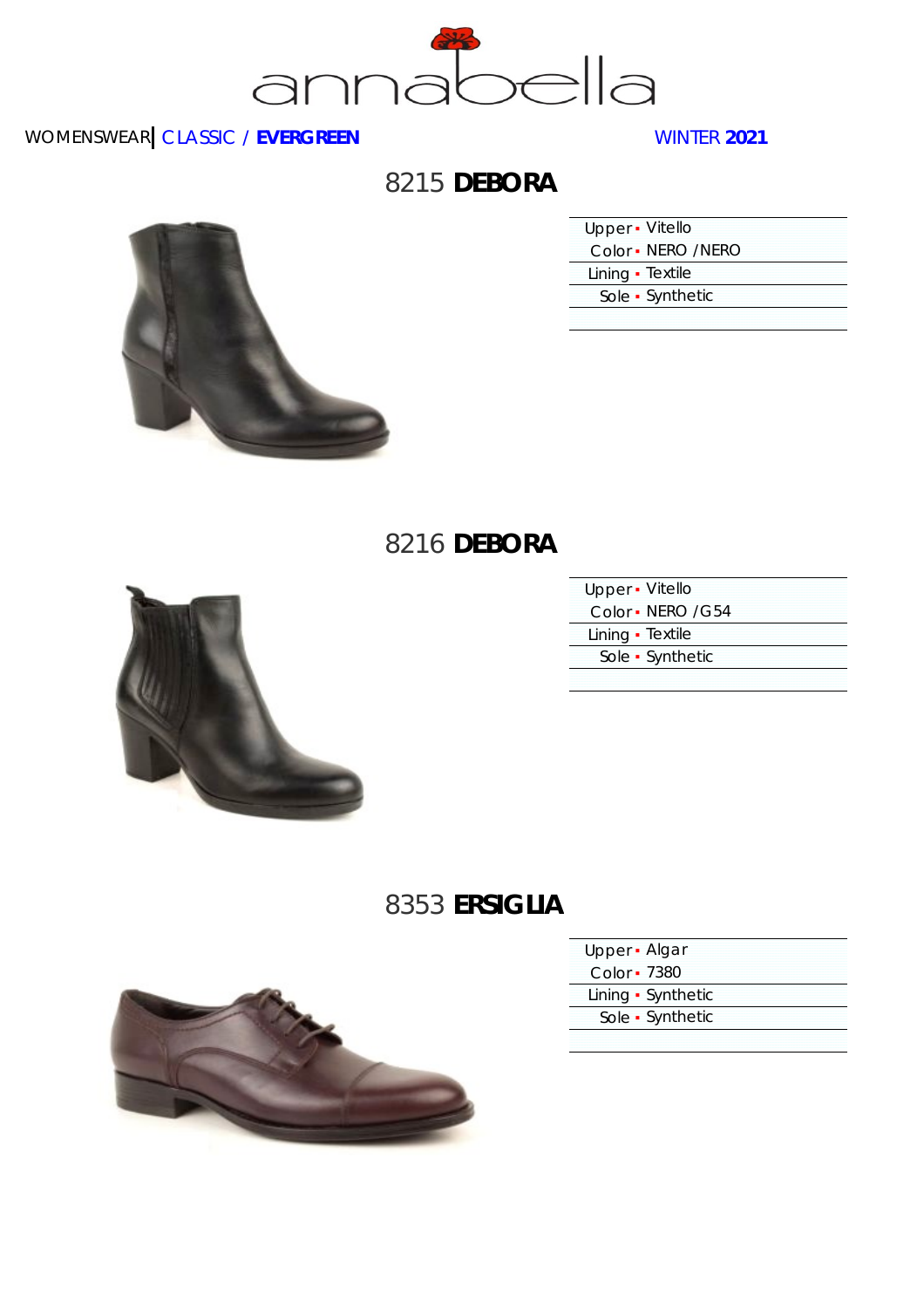

### 8418 **ERSIGLIA**



| Upper - Vitello    |
|--------------------|
| Color - NERO       |
| Lining • Synthetic |
| Sole • Synthetic   |
|                    |

### 8478 **ERSIGLIA**



| Upper - Vitello |                         |
|-----------------|-------------------------|
|                 | Color - NERO /NERO /G54 |
|                 | Lining • Synthetic      |
|                 | Sole • Synthetic        |
|                 |                         |

# 8607 **ERSIGLIA**



- Upper Specchio
- Color ARGENTO
- Lining Leather
	- Sole Synthetic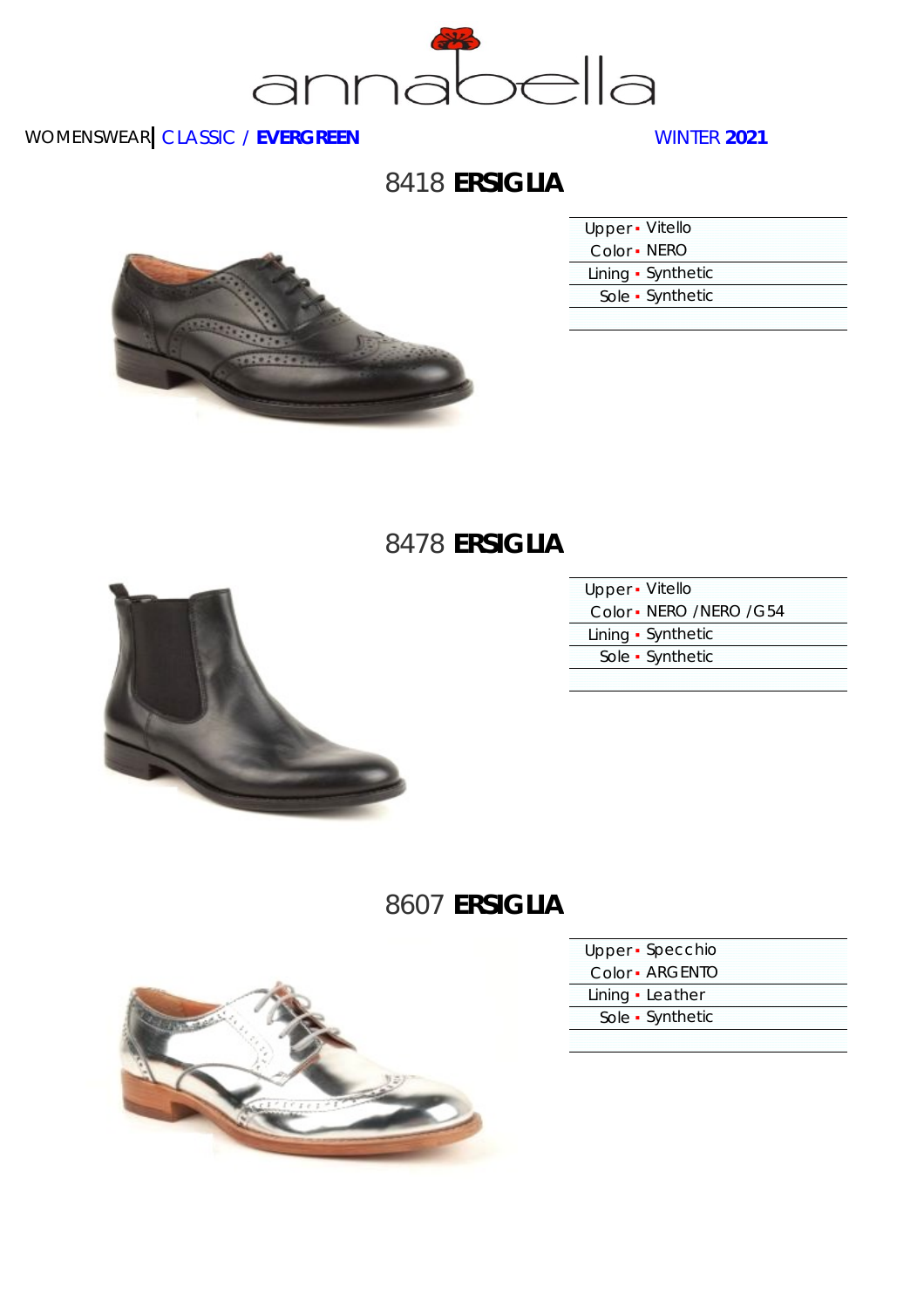

 $\overline{1}$ 

# 8607 **ERSIGLIA**



| Upper · Specchio |  |
|------------------|--|
| Color • ORO      |  |
| Lining · Leather |  |
| Sole • Synthetic |  |
|                  |  |

# 8607 **ERSIGLIA**



| Upper - Spritz   |  |
|------------------|--|
| Color • 7180     |  |
| Lining • Leather |  |
| Sole • Synthetic |  |
|                  |  |

# 8607 **ERSIGLIA**



| Upper • Spritz   |  |
|------------------|--|
| Color • 7183     |  |
| Lining · Leather |  |
| Sole • Synthetic |  |
|                  |  |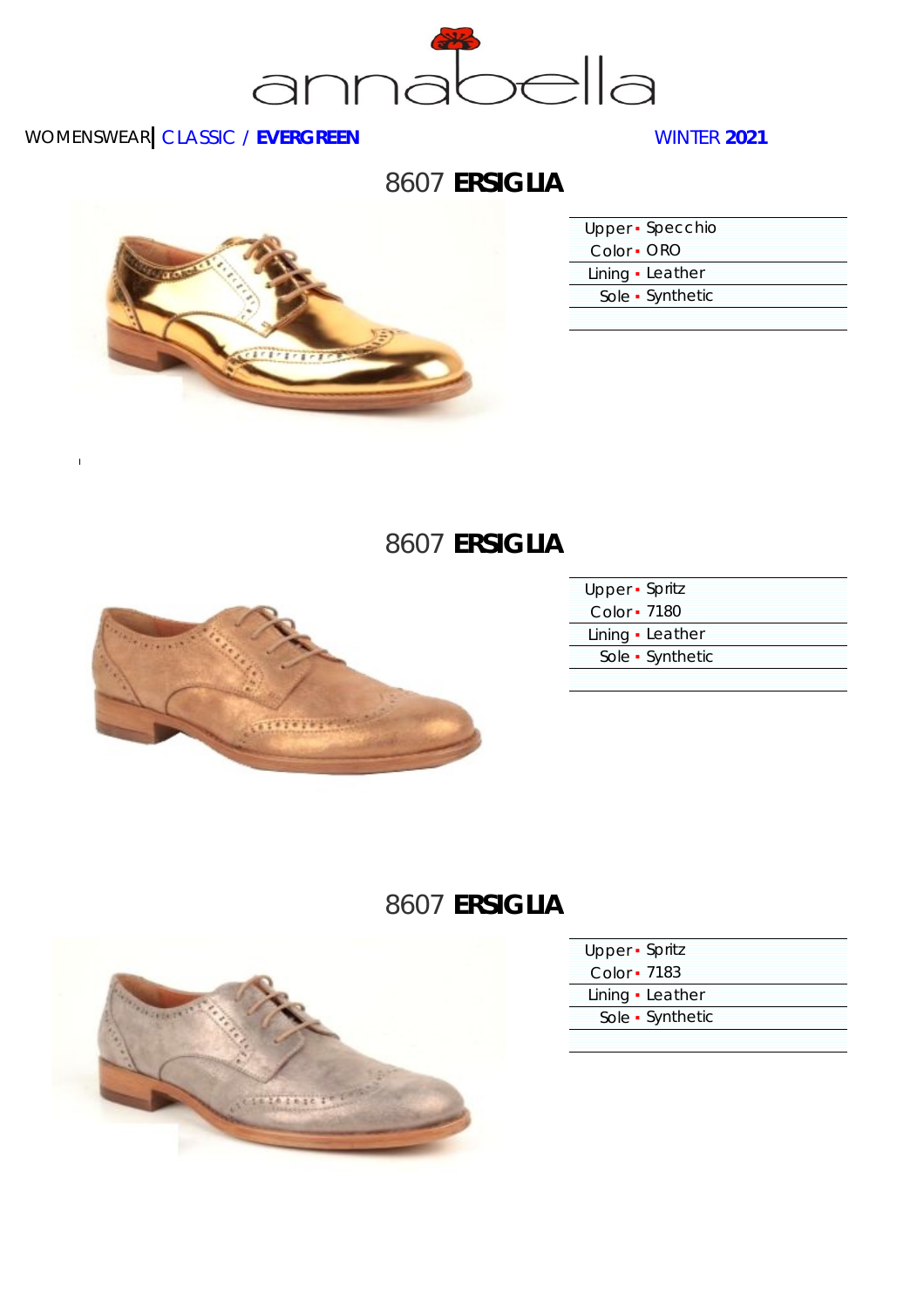

### 8823 **ERSIGLIA**



| Upper · Algar       |  |
|---------------------|--|
| Color - 7424 / G105 |  |
| Lining • Textile    |  |
| Sole • Synthetic    |  |

# 8126 **FIORELLA**



| Upper · Algar      |  |
|--------------------|--|
| Color - 7380 / G21 |  |
| Lining • Textile   |  |
| Sole • Synthetic   |  |
|                    |  |

# 9534 **FIORELLA**



|  | Upper • Vitello |  |
|--|-----------------|--|

Color · NERO / G20

Lining • Textile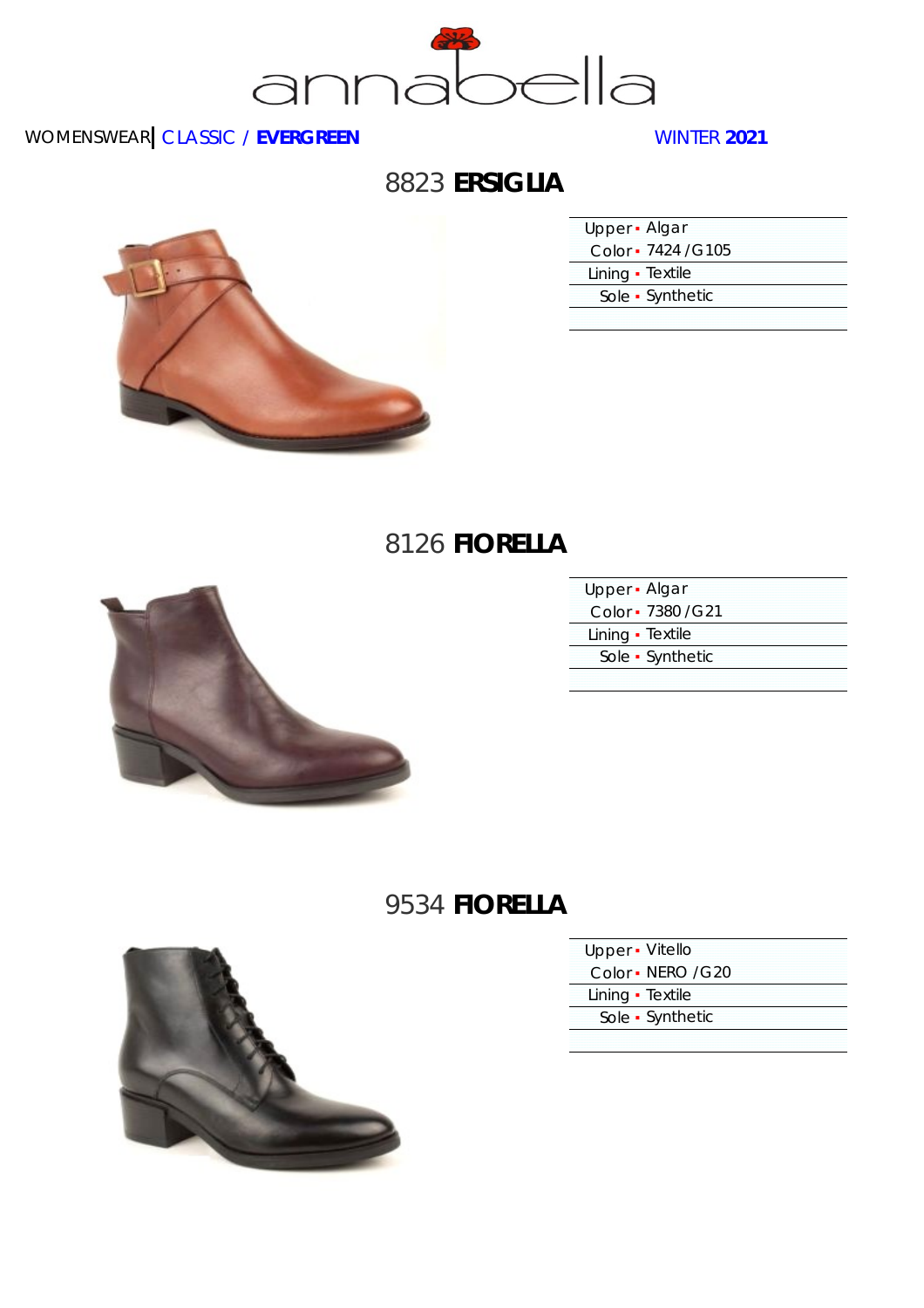

### 8810 **ISIDORA**



| Upper · Vitello  |  |
|------------------|--|
| Color - NERO     |  |
| Lining • Leather |  |
| Sole • Eva       |  |
|                  |  |

# 8272 **LOREDANA**



| Upper - Vitello    |  |
|--------------------|--|
| Color • NERO / G20 |  |
| Lining · Textile   |  |
| Sole • Synthetic   |  |
|                    |  |

#### 8572 **LOREDANA**



- Upper Vitello
- Color · GREEN/G20
- Lining Synthetic
- Sole Synthetic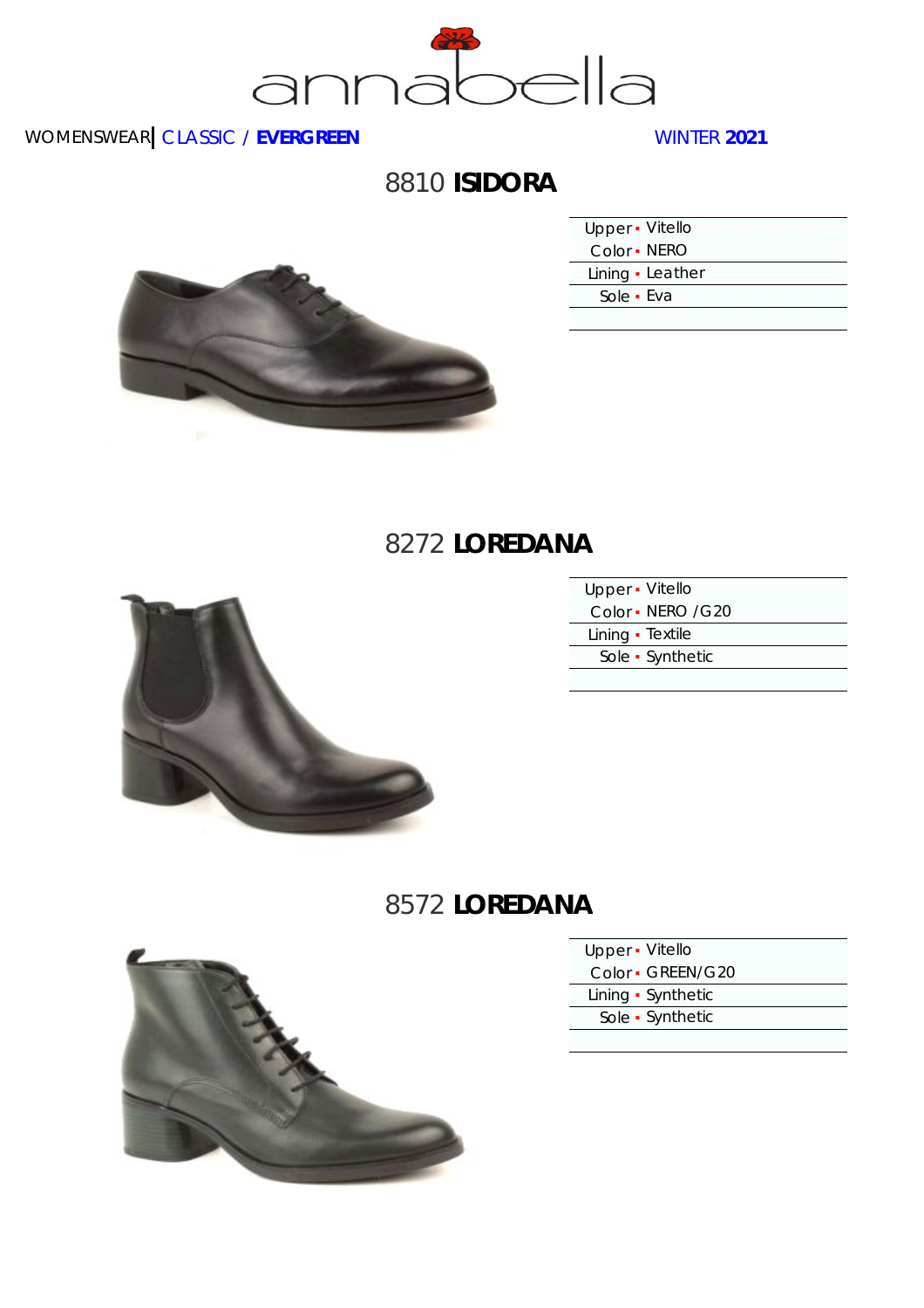

#### 8572 **LOREDANA**

| Upper - Vitello    |  |
|--------------------|--|
| Color - NERO       |  |
| Lining • Synthetic |  |
| Sole • Synthetic   |  |
|                    |  |

# 8594 **LOREDANA**



| Upper · Samil    |  |
|------------------|--|
| Color - 7790     |  |
| Lining • Textile |  |
| Sole • Synthetic |  |
|                  |  |

#### 8225 **MABELLE**



| Upper • Plow |  |  |  |  |  |  |  |  |
|--------------|--|--|--|--|--|--|--|--|
|--------------|--|--|--|--|--|--|--|--|

Color ▪ 5091 /G21

Lining • Textile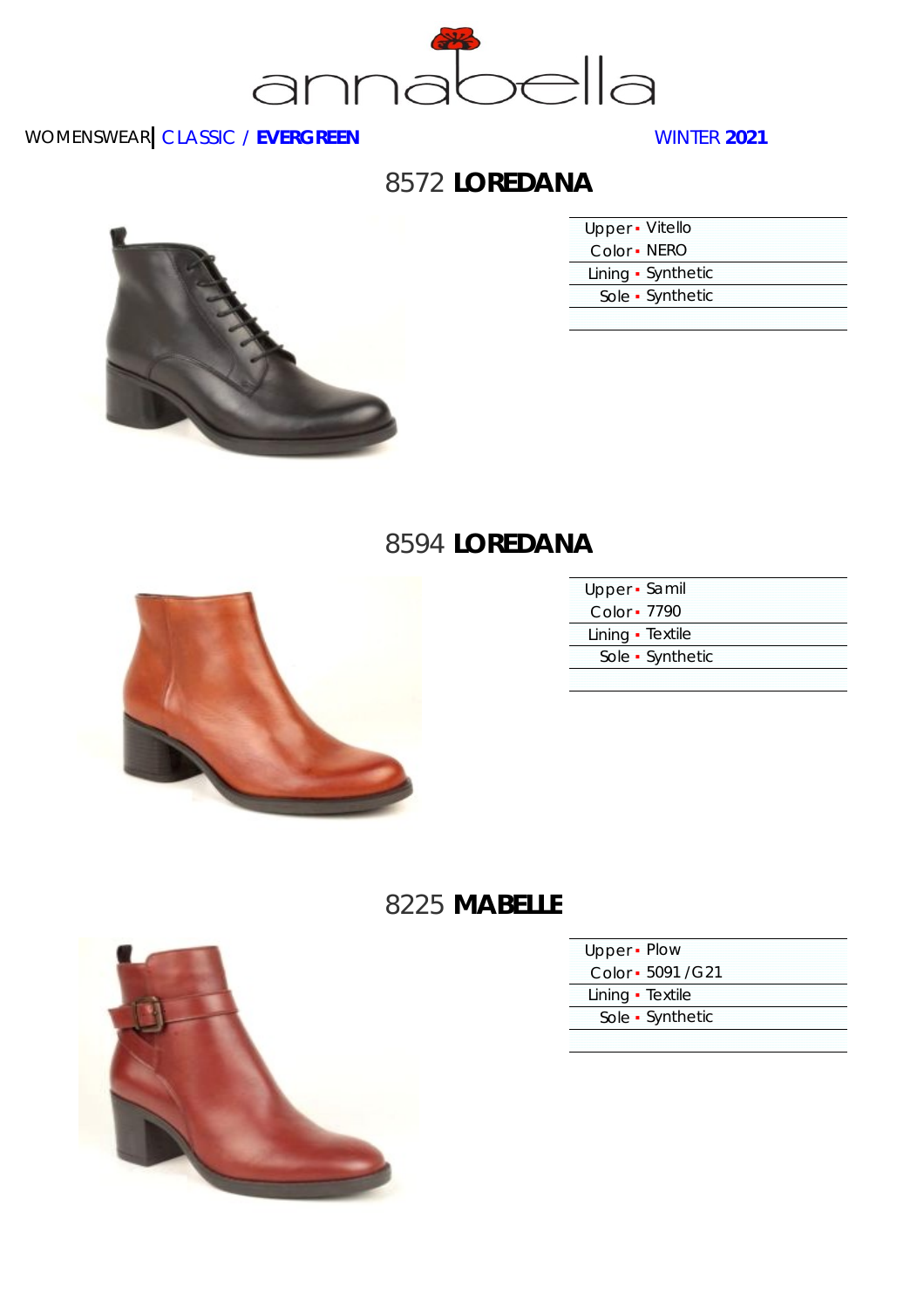

#### 8226 **MABELLE**

| Upper - Vitello         |  |
|-------------------------|--|
| Color - NERO /NERO /G20 |  |
| Lining · Textile        |  |
| Sole • Synthetic        |  |

#### 8226 **MABELLE**



| Upper - Plow              |  |
|---------------------------|--|
| Color - 5090 / EL29 / G21 |  |
| Lining · Textile          |  |
| Sole • Synthetic          |  |
|                           |  |

# 8226 **MABELLE**



| Upper • Crab |                           |
|--------------|---------------------------|
|              | Color - 8314 / EL29 / G21 |

Lining • Textile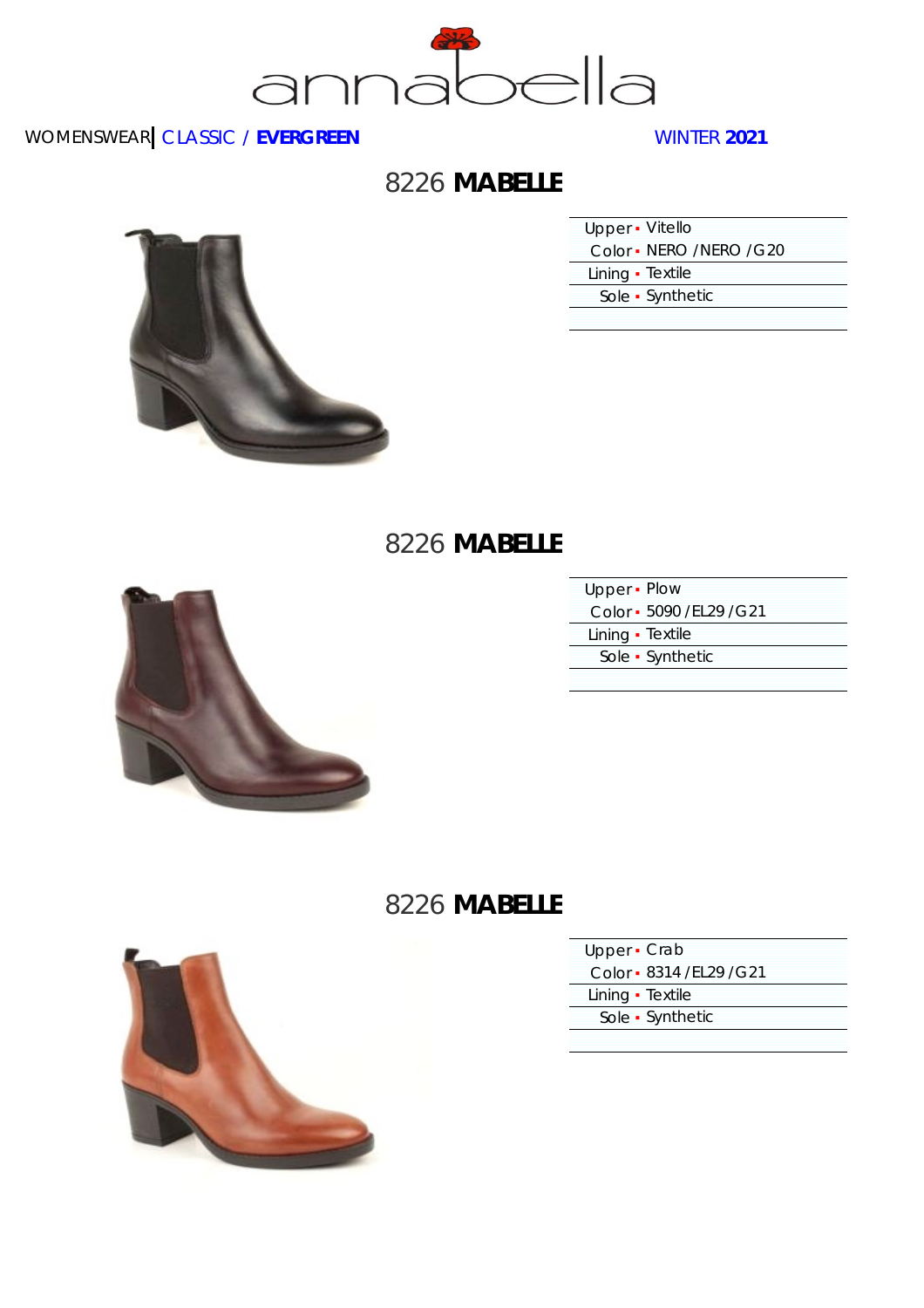

### 8574 **MABELLE**



| Upper - Vitello  |  |
|------------------|--|
| Color • NERO     |  |
| Lining · Textile |  |
| Sole • Synthetic |  |
|                  |  |



#### Upper ▪ Vitello Color ▪ NERO Lining • Textile Sole ▪ Synthetic





|  |  | Upper · Tod |  |  |
|--|--|-------------|--|--|
|--|--|-------------|--|--|

Color ▪ NERO /G54

Lining • Textile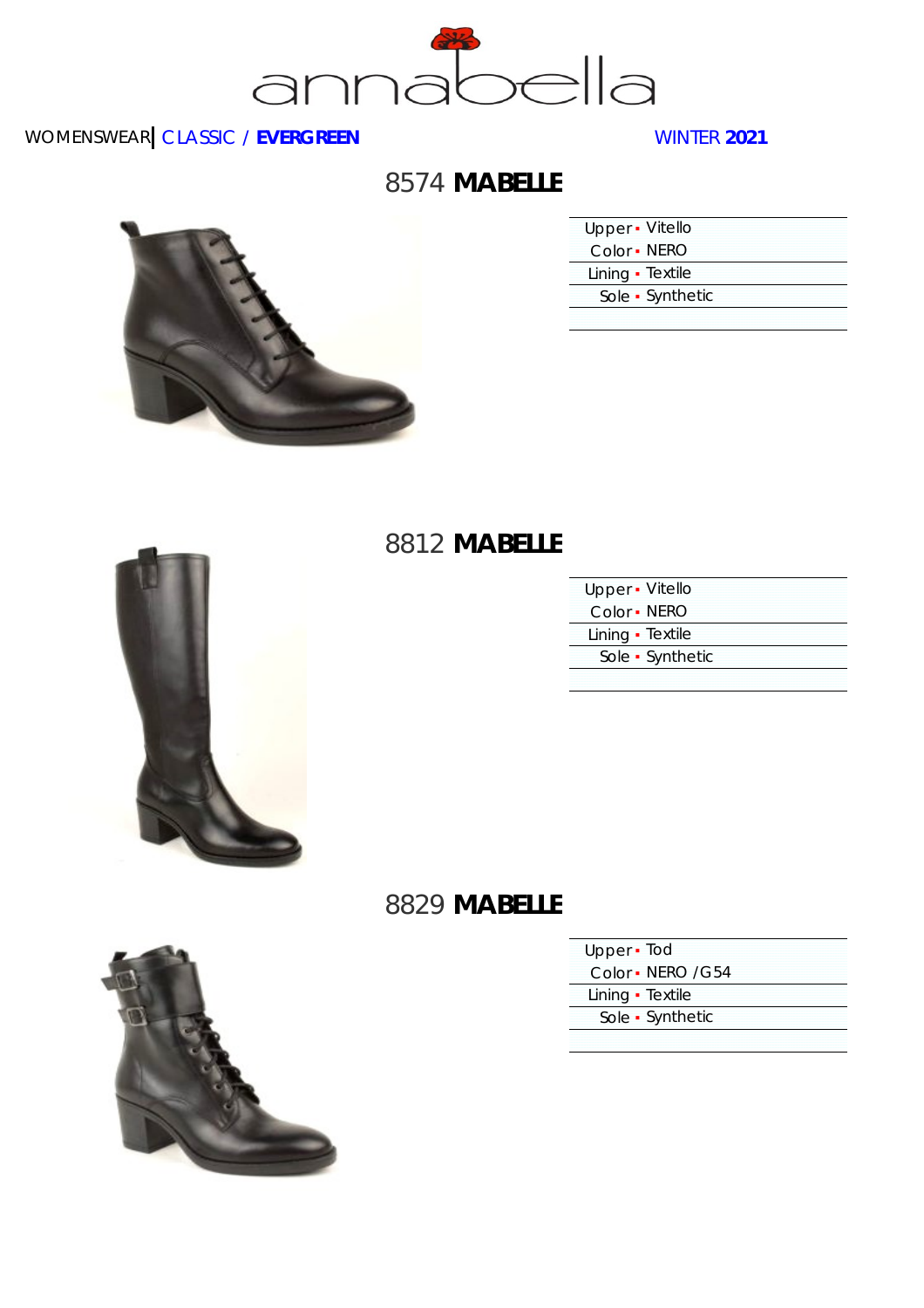

# 9096 **MINAS**

| Upper • Vacchetta   |  |
|---------------------|--|
| Color - 1580 / 2624 |  |
| Lining • Synthetic  |  |
| Sole • Synthetic    |  |
|                     |  |



# 9241 **MINAS**



| Upper · Vacchetta   |  |
|---------------------|--|
| Color - 1580 / 2624 |  |
| Lining · Textile    |  |
| Sole • Synthetic    |  |
|                     |  |

# 9241 **MINAS**



| Upper · Vitello    |  |
|--------------------|--|
| Color - NERO       |  |
| Lining • Synthetic |  |
| Sole • Synthetic   |  |
|                    |  |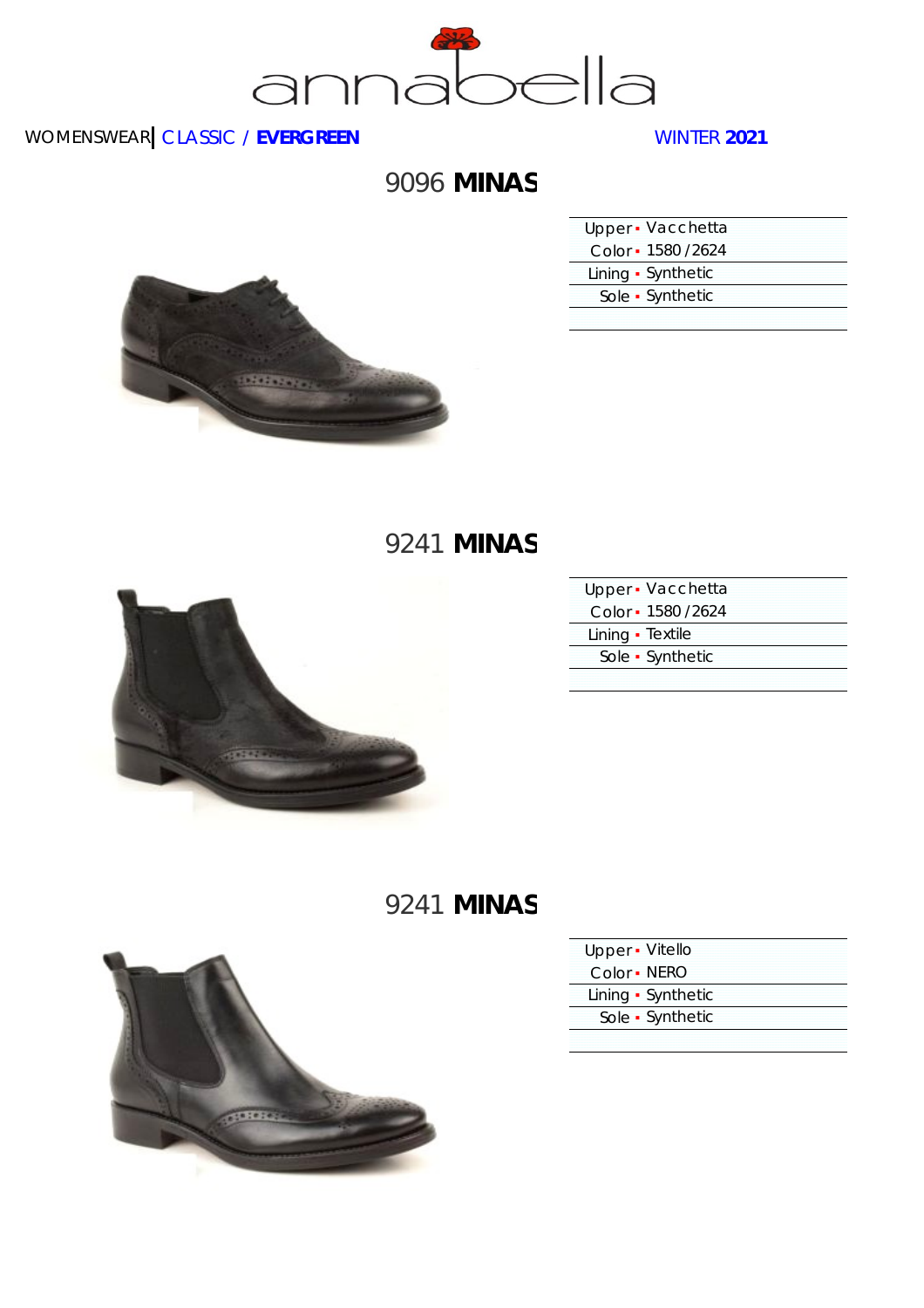

# 9277 **MINAS**



| Upper · Algar    |  |
|------------------|--|
| Color - 7422     |  |
| Lining · Leather |  |
| Sole • Synthetic |  |
|                  |  |

# 9345 **MINAS**



| Upper - Vitello |                    |
|-----------------|--------------------|
| Color • NERO    |                    |
|                 | Lining • Synthetic |
|                 | Sole • Synthetic   |
|                 |                    |

# 897 **NILLA**



| Upper • Algar      |  |
|--------------------|--|
| Color • 7380       |  |
| Lining • Synthetic |  |
| Sole - Tunit       |  |
|                    |  |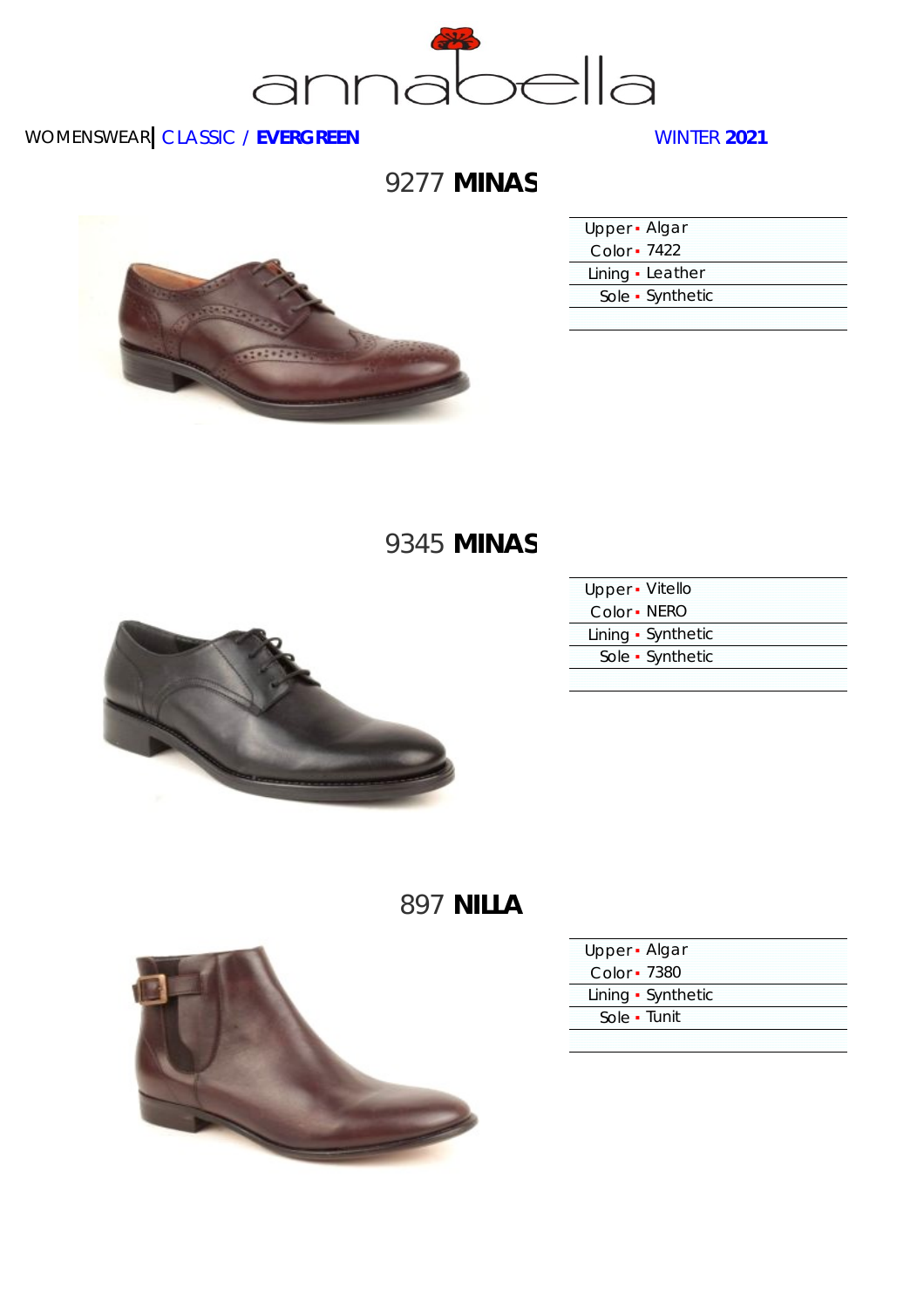

8266 **NILLA**



| Upper · Samil       |
|---------------------|
| Color - 7790 / EL42 |
| Lining · Leather    |
| Sole • Tunit        |
|                     |

# 9040 **NILLA**



| Upper - Vitello  |  |
|------------------|--|
| Color - NERO     |  |
| Lining · Leather |  |
| Sole • Tunit     |  |
|                  |  |

# 9735 **NILLA**



| Upper · Vitello |                    |
|-----------------|--------------------|
| Color - NERO    |                    |
|                 | Lining • Synthetic |
| Sole • Tunit    |                    |
|                 |                    |